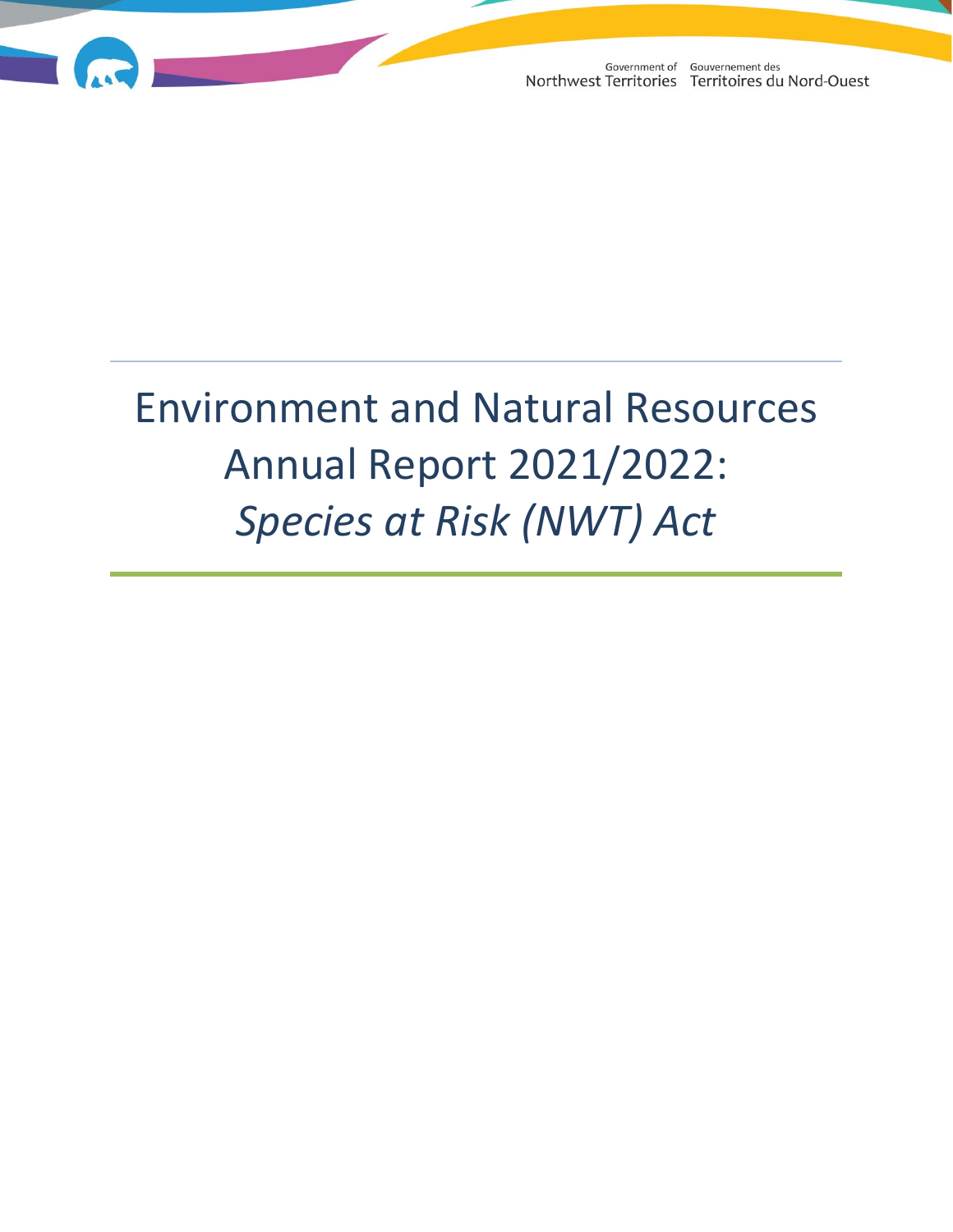#### **MINISTER'S MESSAGE**

I am pleased to submit the following 2021/2022 annual report to the Conference of Management Authorities (CMA) as required by the *Species at Risk (NWT) Act.*

Under sections 79(8), 82(3), and 84(8) of the *Species at Risk (NWT) Act* (the Act), the Minister of Environment and Natural Resources (ENR) must provide an annual report to the CMA by July 1 each year respecting:

- Agreements and orders made under Section 79;
- Exemptions made under Section 82(1)(a) and the reasons provided to the Minister under Section 82(2)(a); and,
- Permits issued under Section 84(1), and of those refused, including the reasons for issuing or refusing to issue a permit.

The *ENVIRONMENT AND NATURAL RESOURCES Annual Report 2021/2022: Species at Risk (NWT) Act* covers the fiscal year ending March 31, 2022 and will be made available to the public at [nwtspeciesatrisk.ca.](http://nwtspeciesatrisk.ca/) 

Respectfully submitted,



Shane Thompson Minister Environment and Natural Resources